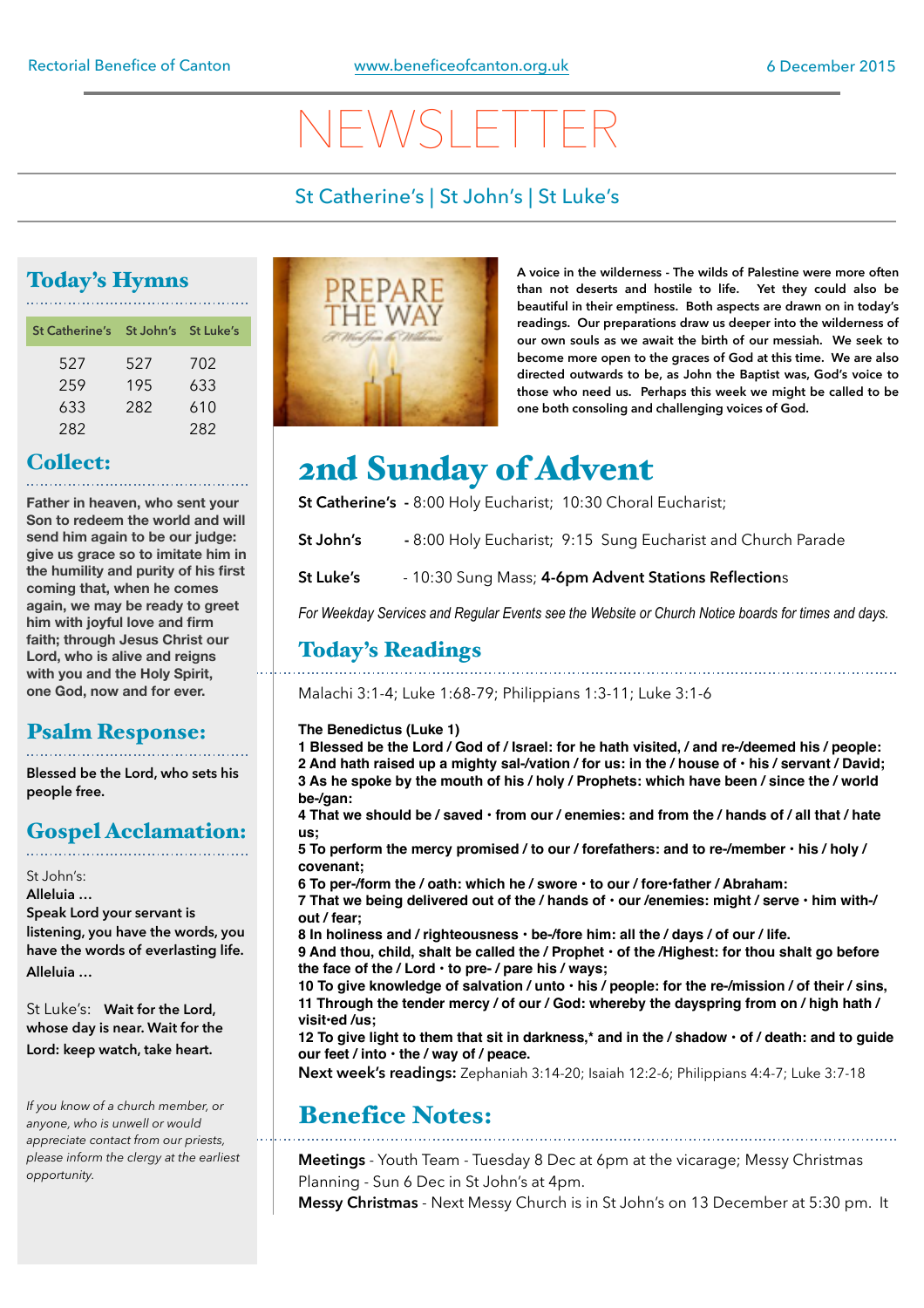#### Rectorial Benefice of Canton **[www.beneficeofcanton.org.uk](http://www.beneficeofcanton.org.uk)** 6 December 2015

is a bring and share occasion: if your surname begins with A to M could you bring something savoury and N to Z something sweet. If you can't bring food don't worry, just come along anyway, there will be enough to go round. **Meeting with Archbishop Barry** - There will be a Llandaff deanery Eucharist in St Peter's Church in Fairwater this Wednesday 9 Dec at 10:15 am. Afterwards there'll be a chance to meet and chat with the archbishop before he meets with the deanery clergy. As a consequence of this there'll be no Wednesday morning mass this week in St Luke's. **Night shelter** - Many thanks to all who volunteered to help with the night shelter. The next step is a training evening at Calvary Baptist on 7 December at 7pm. For more details: <http://www.cantonchurches.org.uk/night-shelter.html>. **Advent Group:** 4 week bible study and exploration of faith through scripture and C.S Lewis 'The Lion The Witch and the Wardrobe Advent in Narnia starts this Thur 26 Nov 7-9pm in the vestry at St Johns. Contact Andrew Sims (see next item). **Living Faith Study Group** – *T*uesdays at 7:30 pm in St John's. For info: Andrew Sims [maxsims@hotmail.com](mailto:maxsims@hotmail.com) 029 2034 4641 **Newsletter Email** - If you'd like an email copy of the newsletter and readings please ask Sheila on [mgsmkelly1@gmail.com](mailto:mgsmkelly1@gmail.com) **Lectionary 2015-2016** - If you'd like a list of the Sunday readings we use throughout the year please contact the clergy. **Benefice Magazine** - Article for the Winter Edition of the magazine to be with Jean Williams by Tuesday 8 December. **Carols in Victoria Park** - This Wednesday at 6:30 pm around the Bandstand with music from Salvation Army Band.

### St Catherine's Notes:

**Christmas Carols -** Please join us on Sunday 20 Dec at 4:30 pm for our service of 9 Lessons and Carols for Christmas. **Collection counting -** If you are able to help once every two months with collection counting for 10-15 minutes after the morning service, please see Diana or email her [dianafletcher@hotmail.com](mailto:dianafletcher@hotmail.com?subject=) Likewise, if you no longer can help us. **Bookings -** To book the Hall contact the clergy or email [hall.stcatherines@gmail.com.](mailto:hall.stcatherines@gmail.com) **Logs -** contact Clive 07931522683, Gareth 07527268461or Diana 07909961256. From £5 per boot (depends on volume).

**Midweek Services:** Holy Eucharist at 11:00 am on Wednesday.

## St John's Notes:

**Christmas Tree Festival -**Today 2pm to 4pm - Prize Draw 3.30pm. Please return all Prize Draw stubs and money by 2pm. Christmas Fair - St John's Brownies are holding their Christmas Fair on Tuesday 8 Dec at 6.30.pm in church. Please come and support them. **Midweek Services:** Holy Eucharist at 10:30 am on Thursday.

### St Luke's Notes:

**The Advent Stations -** Today from 4-6pm 'drop-in' Stations of Advent— an interactive experience for all ages in St Luke's **Hall Bookings -** To book the Hall please contact Jackie or Haydn Page on 029 2091 3808 [haydnpage@hotmail.co.uk](mailto:haydnpage@hotmail.co.uk) **Sunday School -** Sun 13 Dec there's a Nativity play during the 10:30 service. Mulled wine and mince pies after the mass. **Christmas Flowers -** If you could help us with donations towards our Christmas flowers please contact Brenda. **Community Carols** - Monday 21December 6.30 pm in St Luke's church carol service with the Elizabeth Singers. **Midweek Services:** Masses at 10:00 am on Tuesday; 6:30 pm on Friday; 10:30 am on Saturday.

**Recently Departed:** Maureen Brooks, Tim Horrigan, Jean Margaret Evans,

#### This Week in the Benefice: (Diocesan Prayer / Anglican Prayer Cycle / Events and Services)

- **Sun 6** Margam; W. Louisiana; **St Nicholas; Advent 2**
- **Mon 7** Newton Nottage, Porthcawl, Philip Masson (R), Craig Vaughan (C); W. Michigan; **St Ambrose;**
- **Tue 8** Port Talbot, St Theodore, Mark Williams (V); W. New York; **St Cynidr;**
- **Wed 9** Board of Nomination, Archbishop Barry, Canon Michael Komor; W. Tanganyika, Tanzania;
- **Thur 10** Pyle and Kenfig, Duncan Walker (PinC); Wiawso, Ghana;
- **Fri 11** Neath Deanery, Stephen Ryan (AD); Willochra, Australia;
- **Sat 12** Codoxton-juxta-Neath and Tonnna, Andrew Meredith (PincC); Winchester;
- **Sun 13** Cilybebyll, Helen O'Shea (R); Windward Islands; **Advent 3 Gaudete Sunday**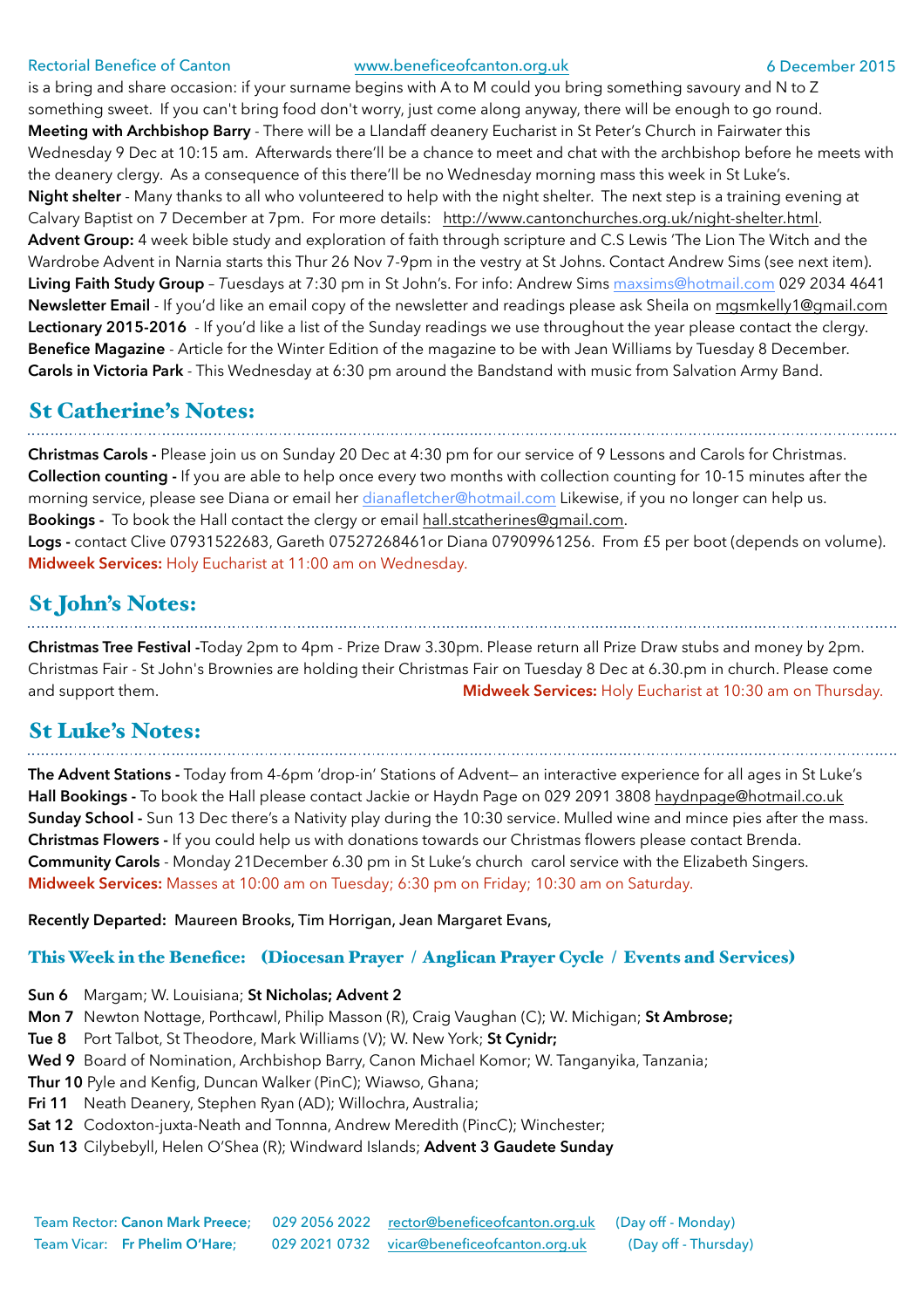### **6 December 2015 – Second Sunday of Advent**

### **Collect of the Day**

O Lord, raise up, we pray, your power and come among us, and with great might succour us; that whereas, through our sins and wickedness we are grievously hindered in running the race that is set before us, your bountiful grace and mercy may speedily help and deliver us; through Jesus Christ your Son our Lord, to whom with you and the Holy Spirit, be honour and glory, now and for ever.

### **First Reading**

A reading from the book of the prophet Baruch.

Take off the garment of your sorrow and affliction, O Jerusalem, and put on for ever the beauty of the glory from God. Put on the robe of the righteousness that comes from God; put on your head the diadem of the glory of the Everlasting; for God will show your splendour everywhere under heaven. For God will give you evermore the name, 'Righteous Peace, Godly Glory'. Arise, O Jerusalem, stand upon the height; look towards the east, and see your children gathered from west and east at the word of the Holy One, rejoicing that God has remembered them. For they went out from you on foot, led away by their enemies; but God will bring them back to you, carried in glory, as on a royal throne. For God has ordered that every high mountain and the everlasting hills be made low and the valleys filled up, to make level ground, so that Israel may walk safely in the glory of God. The woods and every fragrant tree have shaded Israel at God's command. For God will lead Israel with joy, in the light of his glory, with the mercy and righteousness that come from him.

This is the word of the Lord. **Thanks be to God.** 

*Benedictus: Luke 1.68-79* 

R **Blessed be the Lord, who sets his people free.** 

Blessed be the Lord, the God of Israel,

for he has come to his people and set them free.

He has raised up for us a mighty Saviour,

born of the house of his servant, David. **R** 

*Baruch 5.1-9*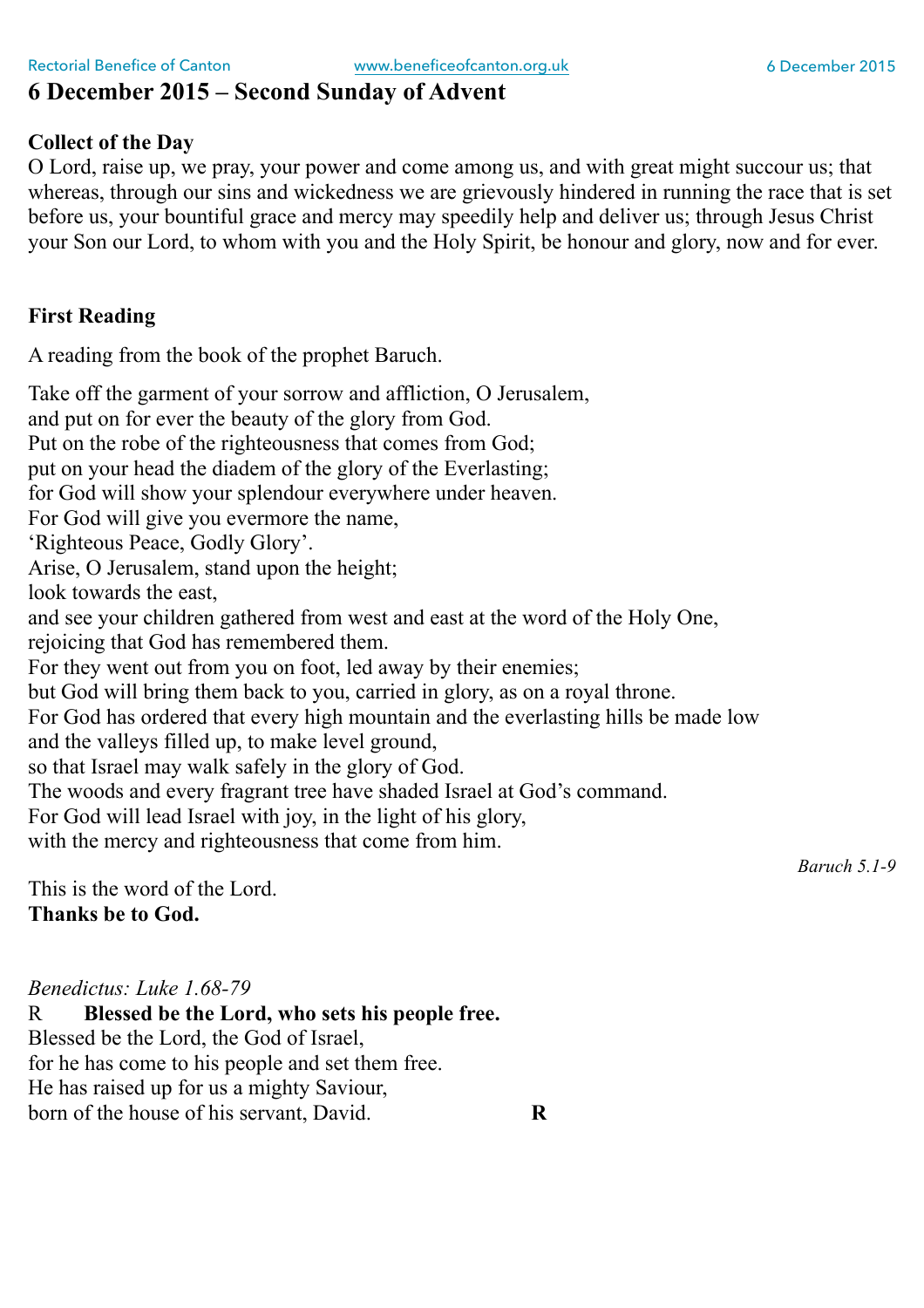| 6 December 2015 |  |
|-----------------|--|
|                 |  |

Rectorial Benefice of Canton [www.beneficeofcanton.org.uk](http://www.beneficeofcanton.org.uk) Through his holy prophets he promised of old, that he would save us from our enemies, from the hands of all that hate us. He promised to show mercy to our forebears and to remember his holy covenant. **R**  This was the oath he swore to our father Abraham: to set us free from the hands of our enemies, free to worship him without fear, holy and righteous in his sight all the days of our life. **R**  You, my child, shall be called the prophet of the Most High, for you will go before the Lord to prepare his way, to give his people knowledge of salvation, by the forgiveness of their sins. **R**  In the tender compassion of our God, the dawn from on high shall break upon us, to shine on those who dwell in darkness and the shadow of death, and to guide our feet into the way of peace. **R**

R **Blessed be the Lord, who sets his people free.** 

### **Second Reading**

A reading from the letter of Paul to the Phillipians.

My brothers and sisters, I thank my God every time I remember you, constantly praying with joy in every one of my prayers for all of you, because of your sharing in the gospel from the first day until now. I am confident of this, that the one who began a good work among you will bring it to completion by the day of Jesus Christ. It is right for me to think this way about all of you, because you hold me in your heart, for all of you share in God's grace with me, both in my imprisonment and in the defence and confirmation of the gospel. For God is my witness, how I long for all of you with the compassion of Christ Jesus. And this is my prayer, that your love may overflow more and more with knowledge and full insight to help you to determine what is best, so that in the day of Christ you may be pure and blameless, having produced the harvest of righteousness that comes through Jesus Christ for the glory and praise of God.

*Philippians 1.3-11* 

This is the word of the Lord. **Thanks be to God.** 

### **Gospel**

Hear the holy Gospel of our Lord Jesus Christ according to Luke.